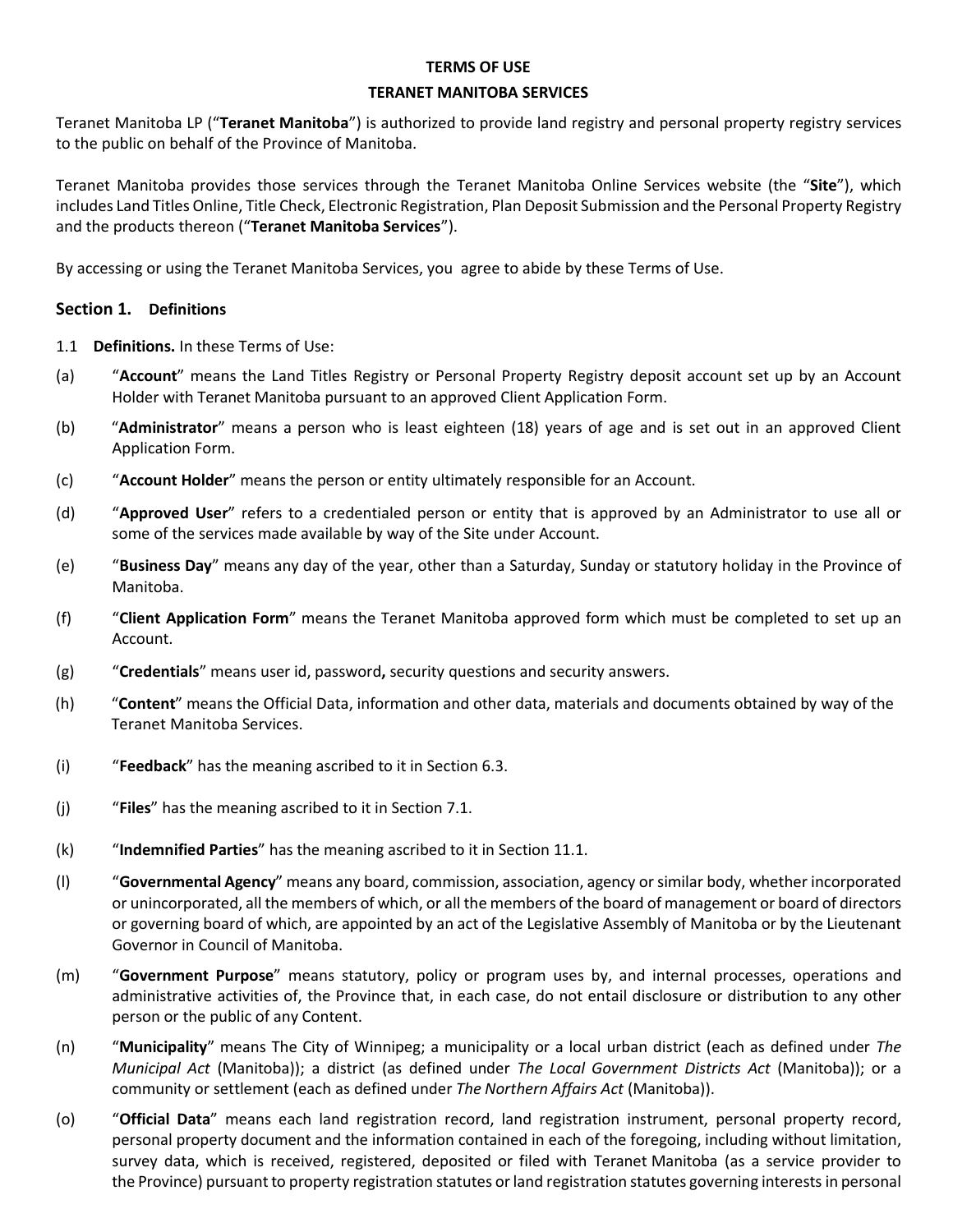property or land (as appropriate) in Manitoba.

- (p) "**Province**" means The Government of Manitoba and includes its ministers, officers, employees and agents.
- (q) "**Provincial Entity**" means the Province and any ministry, department or Governmental Agency thereof and any Municipality.
- (r) "**Public Purpose**" means a requirement or activity involving the disclosure of Content to the public that a Provincial Entity is mandated to undertake pursuant to any applicable Manitoba law or is reasonably incidental thereto.
- (s) "**Registrar General**" means the individual appointed by the Province as Registrar-General of the Province of Manitoba to exercise general oversight of the Manitoba land registration systems under *The Real Property Act*  (Manitoba).
- (t) "**Site**" has the meaning ascribed to it in the preamble above.
- (u) "**Teranet Manitoba**" refers to Teranet Manitoba LP, providing land and personal property registry services to the public on behalf of the Province.
- (v) "**Teranet Manitoba Services**" has the meaning ascribed to it in the preamble above.
- (w) "**Teranet Manitoba Services Documentation**" means the end user documentation published from time to time by Teranet Manitoba on the Site, including without limitation, user guides, reference guides, FAQs and Registrar-General directives.
- (x) "**User**" refers to any person or entity who uses the Site or all or some of the Teranet Manitoba Services made available by way of the Site, including without limitation, a user of Teranet Manitoba Services who is not associated with an Account, an Approved User, an Administrator or otherwise.

# **Section 2. Account.**

2.1 **Establishing an Account.** Regular users of the Personal Property Registry and the Land Titles Registry must establish an Account for each applicable registry with Teranet Manitoba. Accounts permit the Account Holder to deposit monies in advance against which fees, taxes and charges for the Teranet Manitoba Services and products, including without limitation land transfer tax, land transfer fees and statutory and service fees, will be debited and against which products and services at physical Teranet Manitoba offices can be debited. An Account is established by sending a completed and signed Client Application Form to any of Teranet Manitoba's office locations. You may select to set up an Account for Land Titles (which covers Land Titles Online, Electronic Registration and Plan Deposit Submission) or Personal Property Services. Applications are subject to acceptance by Teranet Manitoba.

2.2 **Administrator Responsibilities.** The Administrator or backup identified in the Client Application Form is responsible for: (a) adding, changing and deleting the list of entities authorized to use the Account Holder's Account; and (b) maintaining up to date Account information (e.g. address, telephone number).

2.3 **Account Holder Responsibilities.** The Account Holder is responsible for the security of its Account numbers. The Account Holder assumes financial responsibility for all purchases of Teranet Manitoba Services made by any person who properly identifies the Account number and Account Holder name, whether the person who identifies the Account number and Account Holder name has authority to use the applicable Account or not. Financial responsibility for the unauthorized use of an Account remains with the Account Holder. The Account Holder is solely responsible for ensuring that any laws, regulations or other requirements with respect to the handling of trust funds are complied with.

2.4 **Sufficient Funds.** The Account Holder is responsible to maintain sufficient funds in each Account at all times to meet the fees, taxes and charges for the Teranet Manitoba Services, including without limitation land transfer tax, land transfer fees and statutory, service fees, charges for non-sufficient funds ("**NSF**") and interest charged to the applicable Account. If an Account is depleted so that the applicable fee, tax, interest or charge cannot be debited, no further requests will be processed until a deposit is made. In the event an Account is overdrawn for any reason, upon notice from Teranet Manitoba, the Account Holder will immediately deposit sufficient funds to the Account to bring the Account into good standing. Teranet Manitoba reserves the right to reject any documents that are filed while there are insufficient funds available in the applicable Account. Teranet Manitoba will not transfer funds between an Account Holder's different Accounts or between the Accounts of different Account Holders.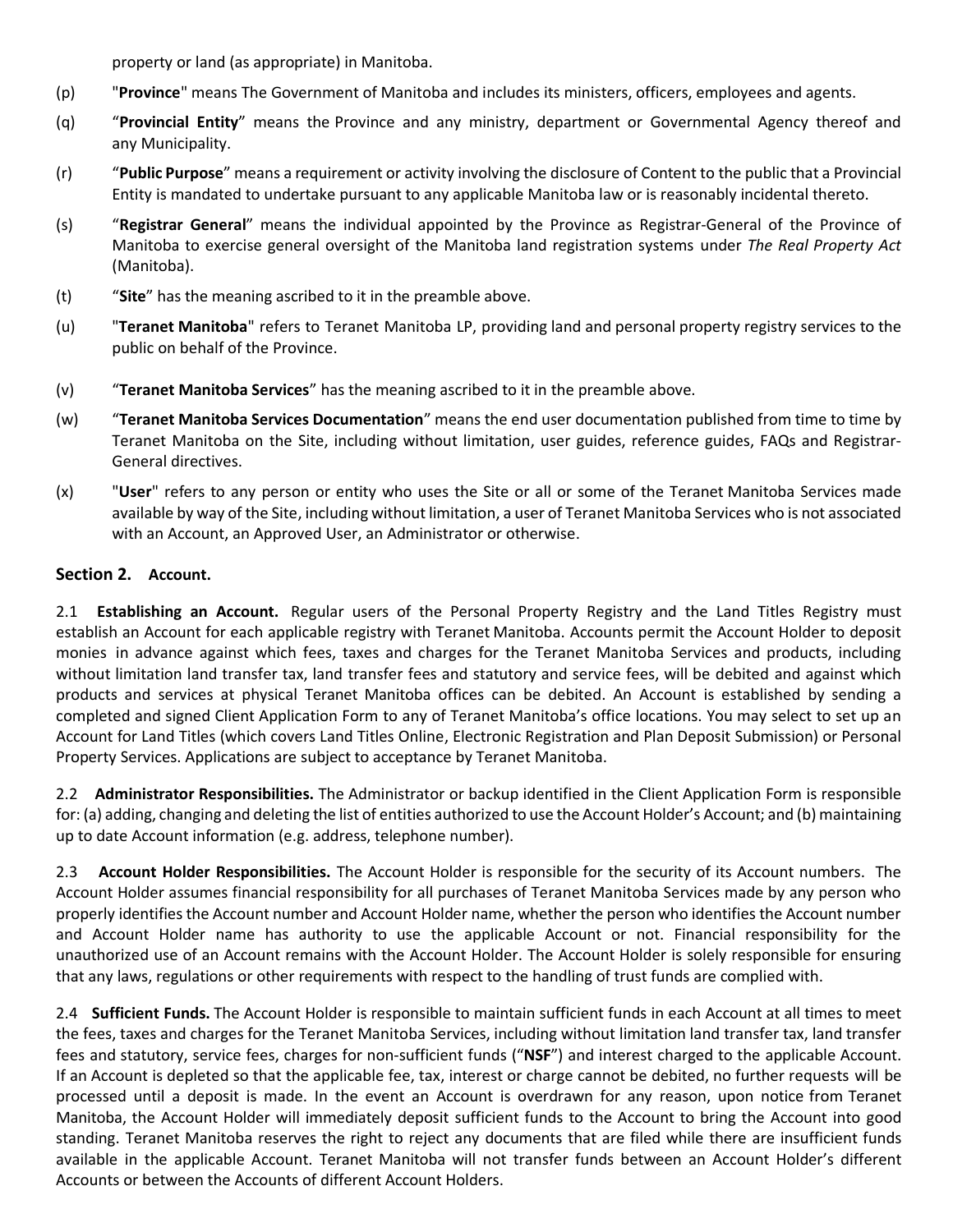2.5 **Provincial Entities.** A Provincial Entity may elect to be invoiced monthly in arrears for all activities under its Account in the previous month. In the event of such election, invoices shall be due within thirty (30) days of receipt of such invoice. Notwithstanding Section 2.4, Teranet Manitoba shall not reject any documents due to insufficient funds available in the applicable Account until such time as an invoice is past due.

2.6 **Deposits to Accounts.** Once an Account has been established, deposits can be made by: (a) electronic bill payment to Teranet Manitoba through your financial institution; (b) by cheque or money order; (c) one time pre-authorized electronic funds transfer from your bank account ("**EFT**"); or (d) automatic pre-authorized electronic funds transfer from your bank account ("**Deposit Account Top-Up**"). All monies submitted to Teranet Manitoba must specify the applicable Account number and Account Holder's name. Teranet Manitoba reserves the right to return any monies that do not properly identify the applicable Account and Account Holder's name.

2.7 **Electronic Bill Payments.** If any Account Holder elects to use the electronic bill payment through a financial institution option, a transaction fee may be charged by the financial institution at the time of payment, the payment of which fee shall be your responsibility. There may be a delay in funds deposited by way of this payment option due to financial institution processing times. Please allow sufficient time for processing to ensure funds will be deposited to your Account by the time you need them. Please contact your financial institution to enroll in this payment option.

2.8 **Cheque or Money Order Payments.** If an Account Holder elects to use the cheque or money order payment option to replenish its Account, the Account Holder can deliver in person, by courier or mail to any Teranet Manitoba office location, cheques or money orders payable to "Teranet Manitoba". The Account Holder will be responsible for all bank charges incurred by Teranet Manitoba as a result of tendering the Account Holder's cheques or money order for payment, including without limitation, chargesfor NSF transactions. Please allow sufficienttime for delivery and processing to ensure funds will be deposited to your Account by the time you need them.

2.9 **EFT Payments.** If an Account Holder would like to use the EFT payment option to replenish its Account, it will be required to complete the Client Application Form, in which the Account Holder will provide its necessary bank account details. The Account Holder hereby authorizes Teranet Manitoba to withdraw the amount authorized by the Account Holder on the payment screen from the Account Holder's selected bank account. **The Account Holder waives any requirement of pre-notification of the timing of the EFT before the debit is processed.** If the bank account on the Client Application Form is held in the name of a person other than the Account Holder, the Account Holder warrants and represents it has the right to authorize Teranet Manitoba to access such bank account for EFT purposes and will produce evidence of the authority upon request. The Account Holder may cancel use of the EFT payment option at any time providing Teranet Manitoba with written notice at least ten (10) Business Days. The Account Holder may change the bank account tied to the EFT payment option by providing Teranet Manitoba with an updated Client Application Form. Teranet Manitoba may cancel the Account Holder's use of the EFT payment option at any time by providing the Account Holder with written notice. The User has certain recourse rights if an EFT debit does not comply with these Terms of Use. For example, the User has the right to receive reimbursement for any EFT debit that is not authorized or is not consistent with these Terms of Use. To obtain more information on your recourse rights, contact your financial institution or visit [www.payments.ca.](http://www.payments.ca/)

2.10 **Deposit Account Top-Up Payments.** If an Account Holder would like to use the Deposit Account Top-Up payment option to replenish its Account, it will be required to complete the Client Application Form, in which the Account Holder will provide its necessary bank account details. The Account Holder hereby authorizes Teranet Manitoba, when the funds level in the Account falls below a pre-determined level as set out in the Client Application Form, to automatically withdraw amounts from the Account Holder's selected bank account up to the pre-determined level set out in the Client Application Form. The Account Holder also authorizes Teranet Manitoba to withdraw funds from the Account Holder's selected bank account for those charges set out in Section 2.11 below. **The Account Holder waives any requirement of**  pre-notification of the amount or timing of the Deposit Account Top-Up before the debit is processed. In the event of a NSF situation, Teranet Manitoba may attempt to process the debit again as may be permitted by law. If the bank account on the Client Application Form is held in the name of a person other than the Account Holder, the Account Holder warrants and represents it has the right to authorize Teranet Manitoba to access such bank account for Deposit Account Top-Up purposes and will produce evidence of the authority upon request. The Account Holder may cancel use of the Deposit Account Top-Up payment option at any time providing Teranet Manitoba with written notice at least ten (10) Business Days. Teranet Manitoba may cancel the Account Holder's use of the Deposit Account Top-Up payment option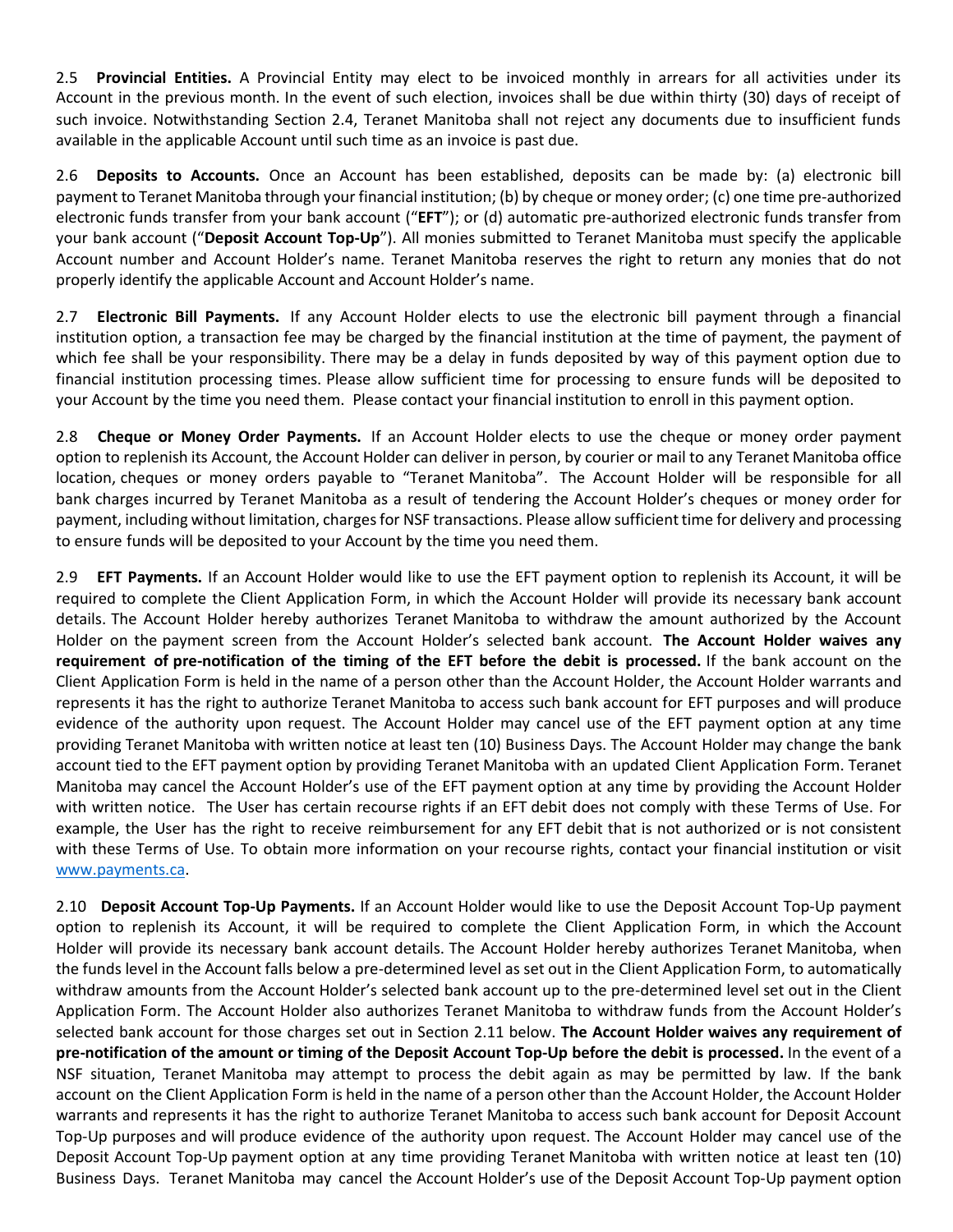at any time by providing the Account Holder with written notice. The User has certain recourse rights if a Deposit Account Top-Up debit does not comply with these Terms of Use. For example, the User has the right to receive reimbursement for any Deposit Account Top-Up debit that is not authorized or is not consistent with these Terms of Use. To obtain more information on your recourse rights, contact your financial institution or visi[t www.payments.ca.](http://www.payments.ca/)

2.11 **Bank Fees and Charges.** The Account Holder will be responsible for all bank charges incurred by Teranet Manitoba as a result of: (a) tendering the Account Holder's cheques or money orders for payment; (b) dishonoured payments, such as but not limited to, NSF situations; and (c) Teranet Manitoba's access to specified bank accounts under the cheque, money order, EFT or Deposit Account Top-Up payments described in Sections 2.8, 2.9 and 2.10 above.

2.12 **Debits from Accounts.** Teranet Manitoba and its affiliates are hereby authorized to debit an Account Holder's applicable Account for all fees, taxes, interest and other charges for all of the Teranet Manitoba Services corresponding to such Account, which includes, without limitation, those amounts referenced in Section 2.11 above. The Account Holder waives any requirement of pre-notification of the amount (except in the case of payment by way of EFT Payment or in person request for payment by way of Account) or timing before a debit forsuch amounts is processed for an Account.

2.13 **Credits to Deposit Account.** Teranet Manitoba will credit the applicable Account with fees, taxes and charges where: (a) an overpayment has been made; or (b) documents are rejected (subject to rejection fee where applicable).

2.14 **Interest.** Teranet Manitoba will not pay interest on any amounts in Accounts. Outstanding charges, fees and taxes may be subject to a one (1%) percent per month interest charge after thirty (30) days, compounded daily, calculated on a monthly basis, (an effective annual rate of twelve point seven percent (12.7%)).

2.15 **Security Deposit.** Without limiting its access to any other remedy, Teranet Manitoba, in its sole discretion, may at any time, as a condition to a User's use of the Teranet Manitoba Services, require that the Account Holder post security in an amount and form as may be reasonably required by Teranet Manitoba. This security may be held by Teranet Manitoba as security for all activities under the Account Holder's Account, including without limitation, debts incurred with respect to the use of the Services and any breach of these Terms of Use. If all or any amount available to Teranet Manitoba under the security is paid to it at any time, then on demand from Teranet Manitoba, the Account Holder shall restore the security to the original amount specified by Teranet Manitoba.

2.16 **Unauthorized Charges and Urgent Change of Account Number.** If an Account Holder discovers that unauthorized charges are being made against an Account, the Account Holder must immediately request that the Account number be changed. In an emergency, Teranet Manitoba will accept a telephone request to change an Account number. The telephone request must be made by the Administrator. Teranet Manitoba will verify the request by a return call to the Administrator or the backup at the telephone number provided in the Client Application Form for the Account. The telephone request must be confirmed in writing to Teranet Manitoba.

2.17 **Account Statements.** For both Land Titles and Personal Property Registry accounts, the Administrator will be able to view or download deposit account statements. Teranet Manitoba recommends that statements are produced at minimum monthly as reconciliation of transactions is required within 30 days. After any such thirty (30) day period, the Account Holder shall forfeit any recourse to Teranet Manitoba to claim a credit. No paper statements will be issued. Teranet Manitoba will also email one copy of a statement for the applicable Account on a weekly or monthly basis as selected by the Account Holder.

2.18 **Client File Report – Land Titles Registry.** Upon the completion of a Land Titles Registry registration (acceptance or rejection), Teranet Manitoba will provide the Account Holder with a client file report showing all Land Titles Registry account transactions involving the same client file number. The Account Holder agrees that the client file report is provided "as is" and without warranties of any kind. The Account Holder also agrees that neither Teranet Manitoba nor the Province shall be liable for any inaccuracies, errors or omissions in the client file report nor for any direct, indirect, consequential, special, and exemplary or punitive damages related to the client file report.

2.19 **Agent for Crown.** Land transfer taxes and other statutory fees shall be collected from the Account Holder by Teranet Manitoba, and Teranet Manitoba shall remit the required payments to the Province and, if applicable, the appropriate Municipality. The Account Holder acknowledges that Teranet is acting as an agent of the Province and the Municipality and that the Province and the Municipality shall have recourse as provided for at law for any unpaid land transfer taxes and other statutory fees.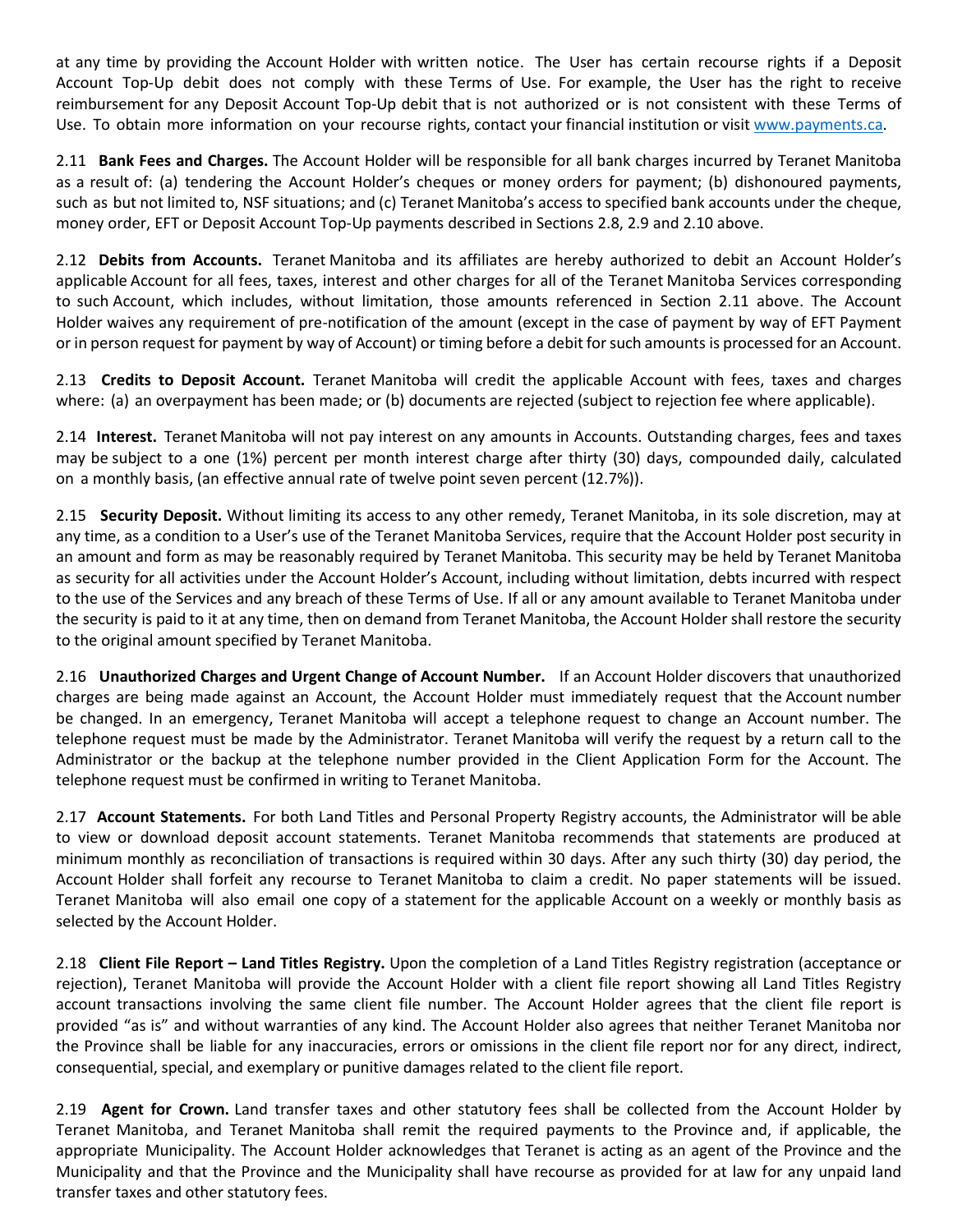**Section 3. Refund Requests.** Refunds from the Account may be requested by the Administrator by registering a request form stating the amount that is to be refunded. The amount requested for refund shall be a minimum of \$100.00.

# **Section 4. Use Rights**

4.1 **General Use Rights.** Subject to the other terms and conditions set out in these Terms of Use, Teranet Manitoba, as a licensee of, and service provider to the Province, grants the User a non-exclusive, non-sublicensable, non-transferable and limited personal:

- (a) right to access the Site and the Teranet Manitoba Services in order to obtain Content; and
- (b) licence to use such Content for the User's own internal use purposes and for the purpose of providing services to the User's client, if applicable, subject to the Use Restrictions contained in Section 5;
- (c) to permit User's employees to use the Content and the data therein in order to support services to the User; and
- (d) to otherwise make one copy of Content for each of backup and archival purposes only.

# 4.2 **Use and Disclosure of Content by Provincial Entities.**

- (a) A User may provide Content to a Provincial Entity on a case-by-case basis: (i) for the purpose of determining or verifying an individual's suitability or eligibility for a program, service or benefit offered by such Provincial Entity; (ii) if required forstatutory, policy or program uses, including internal processes, operations and administrative activities of such Provincial Entity; or (iii) if otherwise mandated by any applicable law or is reasonably incidental thereto; provided that, for clarity, the foregoing does not include a right for the User to resell or otherwise redistribute Content to a Provincial Entity.
- (b) Use and disclosure of Content by a Provincial Entity in furtherance of a Government Purpose or a Public Purpose shall be governed by the terms of the written agreements between the Province and Teranet Manitoba, and for non-Province Provincial Entities in accordance with the terms of the written agreements between that entity and the Province, and these Terms of Use will apply but only to the extent that they do not conflict with the other written agreements.

4.3 **Access.** Content will be made available on a case-by-case basis only for the prescribed fee as set forth in The Land Titles Fees Regulation, 71/2014 in the case of real property related matters and as set forth in *The Personal Property Registry Fees Regulation,* 72/2014 in the case of personal property related matters, as they may be amended or revised from time to time, subject to the terms and conditions of these Terms of Use.

4.4 **Additional Requirements to Submit or Register Files.** For greater clarity, the grant in Section 4.1(a) does not provide a User the authority to submit or register Files by way of the Teranet Manitoba Services or access all Teranet Manitoba Services, without satisfying additional requirements. Only Users who meet the applicable additional requirements shall be entitled to access specific Teranet Manitoba Services.

4.5 **Credentials.** Each Account Holder and User shall designate its, his or her own Credentials, which shall not be disclosed to anyone else. Account Holders and Users are solely responsible for all activity under their Credentials. Account Holders and Users shall keep their Credentials secure and safeguarded against accidental or unauthorized copying or disclosure. The Account Holder and User shall notify Teranet Manitoba immediately upon becoming aware that, or suspecting that, its Credentials have been corrupted, damaged or lost, or that the security of the Credentials have otherwise been compromised.

4.6 **Equipment.** The User is responsible for the provision of a computer and any other equipment necessary for accessing the Site, the Teranet Manitoba Services and the Content which meets the configuration and specifications established by Teranet Manitoba from time to time. The use of such equipment shall be at the User's sole expense and risk. The User shall bear the cost of the communications lines to the remote access point maintained by Teranet Manitoba and any applicable telecommunication and connection charges.

### **Section 5. Use Restrictions**

5.1 **Restrictions on Use.** The User shall not, nor assist any third party to: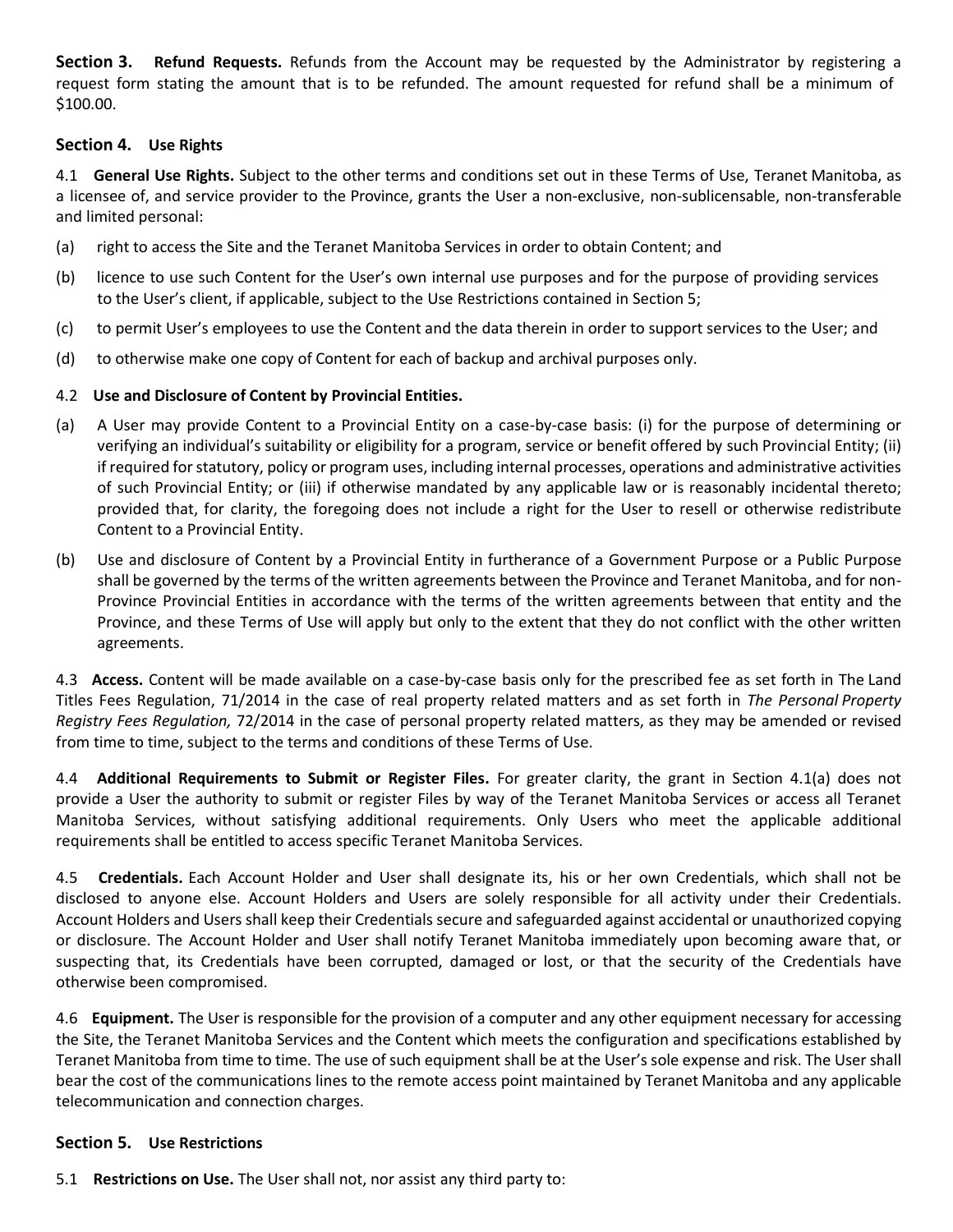- (a) divulge to any other person or entity, share with any other person or entity, nor permit any other person or entity to use, its Credentials;
- (b) use any other User's Teranet Manitoba Services Credentials;
- (c) abuse, misuse, misapply or mishandle its Credentials;
- (d) sub-license its access to the Teranet Manitoba Services or the Contents;
- (e) add to, delete from, update, modify, tamper with, alter, reverse engineer, translate, decompile, disassemble or attempt to do any of the foregoing in any way, the Site, the Teranet Manitoba Services or the Content, except as expressly permitted in these Terms of Use;
- (f) infringe any copyright, patent, trade-mark or trade secret of Teranet Manitoba or its licensors or suppliers;
- (g) use the Teranet Manitoba Services or the Content in a service bureau, bulk sales, computer service or timesharing business;
- (h) use the Teranet Manitoba Services or the Content to create a database in electronic or other format or for the purposes of data aggregation or dissemination (otherwise than for the internal archival use of a User), whether through electronic "scraping" methods or otherwise;
- (i) resell or otherwise commercially exploit the Teranet Manitoba Services or any Content or any data components therein;
- (j) copy, extract, reproduce, republish, upload, post, transmit, frame or distribute the Content in any way or by any means whatsoever, except as otherwise expressly permitted in these Terms of Use, provided all copyright and other proprietary notices, if any, are maintained; or
- (k) use Credentials, an Account, the Teranet Manitoba Services or the Content in connection with the commission of any criminal act or any act otherwise contrary to law or regulation.

5.2 **Document Preparation.** The User shall not merge or attempt to merge the Teranet Manitoba Services or the Content with any other system without Teranet Manitoba's prior approval, which may be withheld; provided that the foregoing shall not limit the ability of a User to use Teranet Manitoba-provided XML versions of the Content for document preparation purposes including by way of third party document preparation software or services that Teranet Manitoba has approved for integration with the Teranet Manitoba Services.

5.3 **Teranet Manitoba Services contain Confidential and Proprietary Information.** The Teranet Manitoba Services and Content (excluding Official Data) contain confidential, proprietary and trade secret information. The User acknowledges that a great deal of effort, analysis and selection has gone into creating the Teranet Manitoba Services and Content (excluding Official Data) and the various components thereof.

- 5.4 **Official Data.** The User acknowledges that:
- (a) the Province owns and retains all title, copyright, rights and interest in and to the Official data;
- (b) the Province has granted to Teranet Manitoba (i) an exclusive concession to provide the Teranet Manitoba Services as a service provider to the Province; and (ii) an exclusive worldwide licence to access, copy, transmit, use and distribute the Official Data in order to provide the Teranet Manitoba Services as a service provider to the Province.
- 5.5 **User's Obligations.** The User shall:
- (a) use the Teranet Manitoba Services and the Content only for the purposes described in Sections 4 and 5.1(j) and in accordance with the terms of these Terms of Use; and
- (b) protect Content in its possession by making reasonable security arrangements against such risks as unauthorized access, use, reproduction, or distribution of the Content.

#### **Section 6. Intellectual Property.**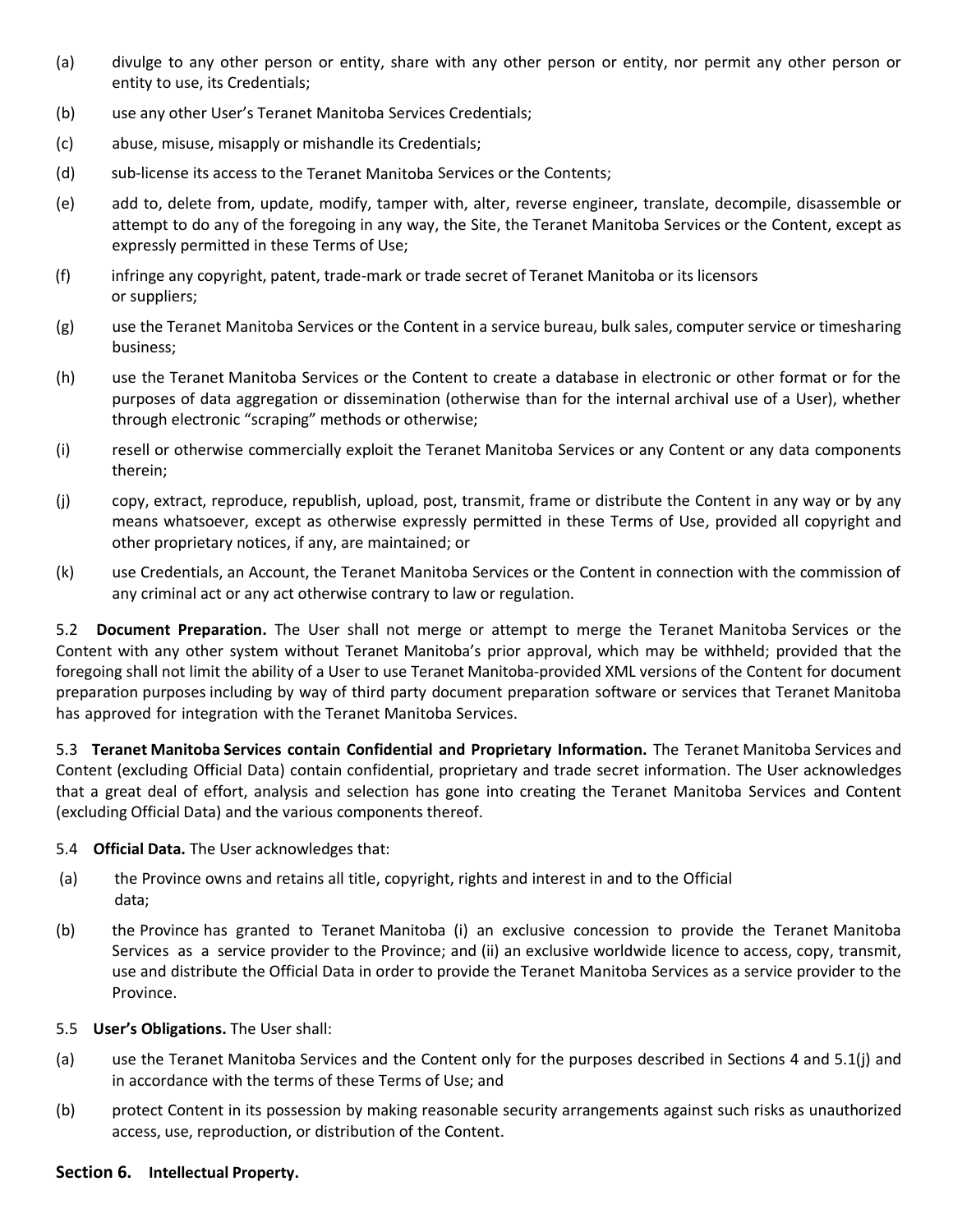6.1 **Title.** The Site, the Teranet Manitoba Services, and the Content are proprietary and are protected by copyright and other intellectual property laws, including without limitation, Crown and other copyright that is applicable to the Content. All title, copyright, right and interest in and to the Site, Teranet Manitoba Services and the Content shall at all times remain with Teranet Manitoba and its licensors (including, without limitation, Manitoba) and no use of same made be made except as explicitly permitted in these Terms of Use or otherwise granted in writing by Teranet Manitoba, as a service provider to the Province.

6.2 **Marks.** Teranet Manitoba, Titles Online, Land Titles Online, Documents Online, Survey Plans Online, Title Check, the Personal Property Registry, the Teranet gateway logo and The Property Registry tornado logo are trade-marks of Teranet Inc., Teranet Manitoba or its licensors (including, without limitation, the Province). All other trade-marks are the property of their respective owners. All rights reserved. These Terms of Use do not include the right to use the business name, logo and related trade-marks of Teranet Manitoba or any of its licensors or suppliers. The display of such trademarks through the Site or the Teranet Manitoba Services does not imply that a licence of any rights therein has been granted, unless otherwise specifically stated.

6.3 **Feedback.** The User may send Teranet Manitoba suggestions, ideas, or other information (collectively, "**Feedback**") regarding Accounts, the Site, the Teranet Manitoba Services or the Content. Once submitted, Feedback becomes the property of Teranet Manitoba and Teranet Manitoba shall exclusively own all rights of every kind and nature, now known or hereafter existing, in the Feedback and shall be entitled to unrestricted use of the Feedback for any purpose whatsoever, without compensation to the User. By providing Feedback, the User relinquishes all intellectual property rights and waives all moral rights in the Feedback in favour of Teranet Manitoba.

# **Section 7. Files**

7.1 **Files.** Where the Account Holder or a User submits any documents, files, data or other information by way of the Teranet Manitoba Services (collectively, the "**Files**") and the Account Holder or User receives an automated confirmation receipt, Teranet Manitoba only warrants that is has received a document. Teranet Manitoba does not warrant the contents of the Files or that the Files will be successfully registered. The User is solely responsible for the verification of the contents, accuracy and quality of any submitted Files and its fitness for the intended purpose of the User. The Account Holder and User acknowledges that Teranet Manitoba acts only as a passive conduit for the online transmission of such Files and that neither Teranet Manitoba or the Province shall have any liability to the Account Holder, a User or any third party with respect to any damages resulting from a failed or inaccurately filed File, except as otherwise expressly set out in these Terms of Use. The User is responsible for creating and retaining any backup copies of Files as the User may require. The User agrees that Teranet Manitoba reserves the right to remove (or have removed) from its servers any Files which it believes, in its sole discretion, may damage Teranet Manitoba's or its suppliers' or licensors' systems, or expose Teranet Manitoba or its suppliers or licensors to liability, and the User grants access to Teranet Manitoba and its authorized representatives to effect such removal and consent to-such removal. Teranet Manitoba shall notify the User within two (2) Business Days of any such removal. The User waives any claim arising from any such File removal.

- 7.2 **Files Warranties.** The User represents and warrants that its Files:
- (a) do not and will not infringe any copyright, patent, trade-mark, trade secret or other proprietary rights or rights of publicity or privacy;
- (b) do not, and will not, violate any law, statute, ordinance or regulation;
- (c) are not, and will not be, defamatory, trade libelous, obscene or pornographic; and
- (d) are subject to firewalls, password and other industry appropriate security measures to limit viruses and other harmful or deleterious programming routines.

# **Section 8. Repair and Software Support.**

8.1 **Repair by Teranet Manitoba.** Should the Site or Teranet Manitoba Services not operate in all material respects substantially in conformance with the specifications updated by Teranet Manitoba from time to time, Teranet Manitoba, or its designated agent, will use its best efforts to repair the Site or the Teranet Manitoba Services at Teranet Manitoba's expense.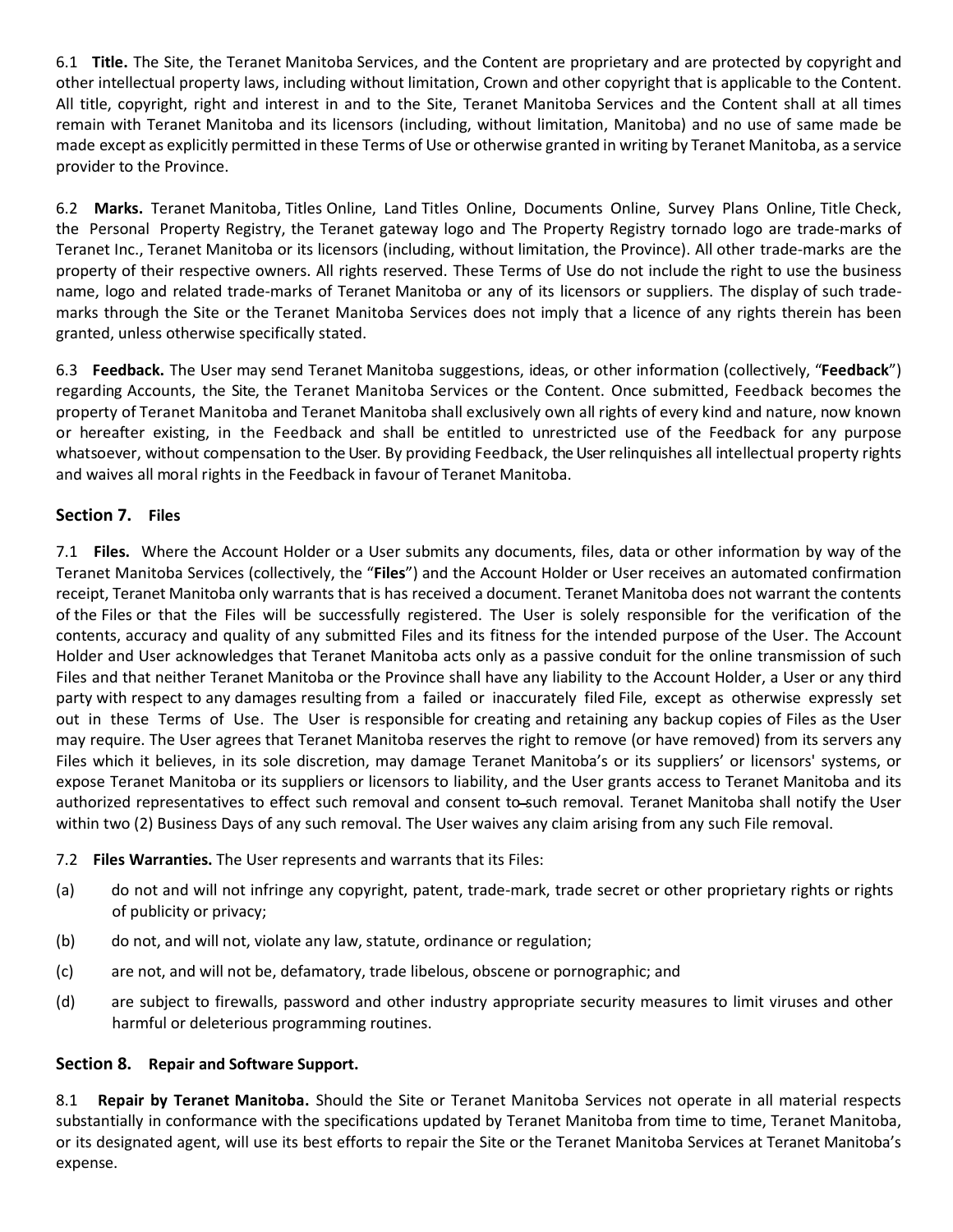8.2 **Software Support by Teranet Manitoba.** Teranet Manitoba, or its designated agent, may, at its discretion, charge a fee at its then standard rates to provide software support that is required due to:

- (a) User error; or
- (b) User networking environment or hardware configuration; or
- (c) Use by the User of a third party operating system or software that is not supported by its manufacturer or that is otherwise incompatible with the Site or the Teranet Manitoba Services as set out in Teranet Manitoba's published specifications or guidelines from time to time.

### **Section 9. Term, Suspension and Termination**

9.1 **Term.** These Terms of Use shall remain in full force and effect until amended in accordance with Section 16.11 or terminated by Teranet Manitoba.

9.2 **Account Cancellation.** An Account can be cancelled by the Account Holder by way of a letter on company letterhead signed by the Administrator stating that the Teranet Manitoba is authorized to close out the Account and requesting that any Account balance be refunded.

### 9.3 **Notice of Default.** If:

- (a) an Account Holder has failed to pay any amount past-due under these Terms of Use including, without limitation, fees for Teranet Manitoba Services (other than any bona fide disputed amount); or
- (b) the Account used by the User is regularly overdrawn or deposits to or debits from such Account regularly result in a NSF situation; or
- (c) the User has failed, or Teranet Manitoba reasonably suspects the User to have failed, to comply with any of the terms and conditions of these Terms of Use;

the Account Holder or User is "in default" under these Terms of Use and Teranet Manitoba may give written notice to the Account Holder or User setting out the circumstances of the default, the required action to remedy the default and a deadline by which the default must be remedied. If the default is under clause (a) or (c), the deadline shall be not less than ten (10) Business Days after receipt of the notice. If the default is under clause (b), the deadline shall be not less than three (3) Business Days after receipt of the notice.

### 9.4 **Grounds for Suspension.** If:

- (a) the Account Holder fails to remedy the default in accordance with the notice under subsection 9.3;
- (b) the User's regulatory body terminates or suspends the User's license to practice;
- (c) Teranet Manitoba believes, acting reasonably, that the Account Holder or User's Teranet Manitoba Services Credentials have been compromised; or
- (d) Teranet Manitoba satisfies the Registrar-General that there are reasonable and compelling grounds for suspension;

Teranet Manitoba may immediately suspend an Account, or an Account Holder or User's permission to use Accounts, the Site, all or some of the Teranet Manitoba Services, and all or some of the Content.

### 9.5 **Suspension.**

- (a) A suspended Account Holder or suspended User may request the Registrar-General to act as a facilitator between the Account Holder or User and Teranet Manitoba in an attempt to resolve any the suspension, but, except as set out in the following sentence, the suspension is effective during the facilitation unless Teranet Manitoba agrees otherwise.
- (b) Notwithstanding the foregoing, where Teranet Manitoba has suspended an Account Holder, User or account due to the Teranet Manitoba belief, acting reasonably, that the Account Holder or User's Teranet Manitoba Services Credentials have been accidentally compromised, upon establishment of new Credentials, Teranet Manitoba shall promptly reinstate the suspended Account Holder, User or Account.
- (c) Notwithstanding the foregoing, where Teranet Manitoba proposes to suspend an Account Holder or User for breach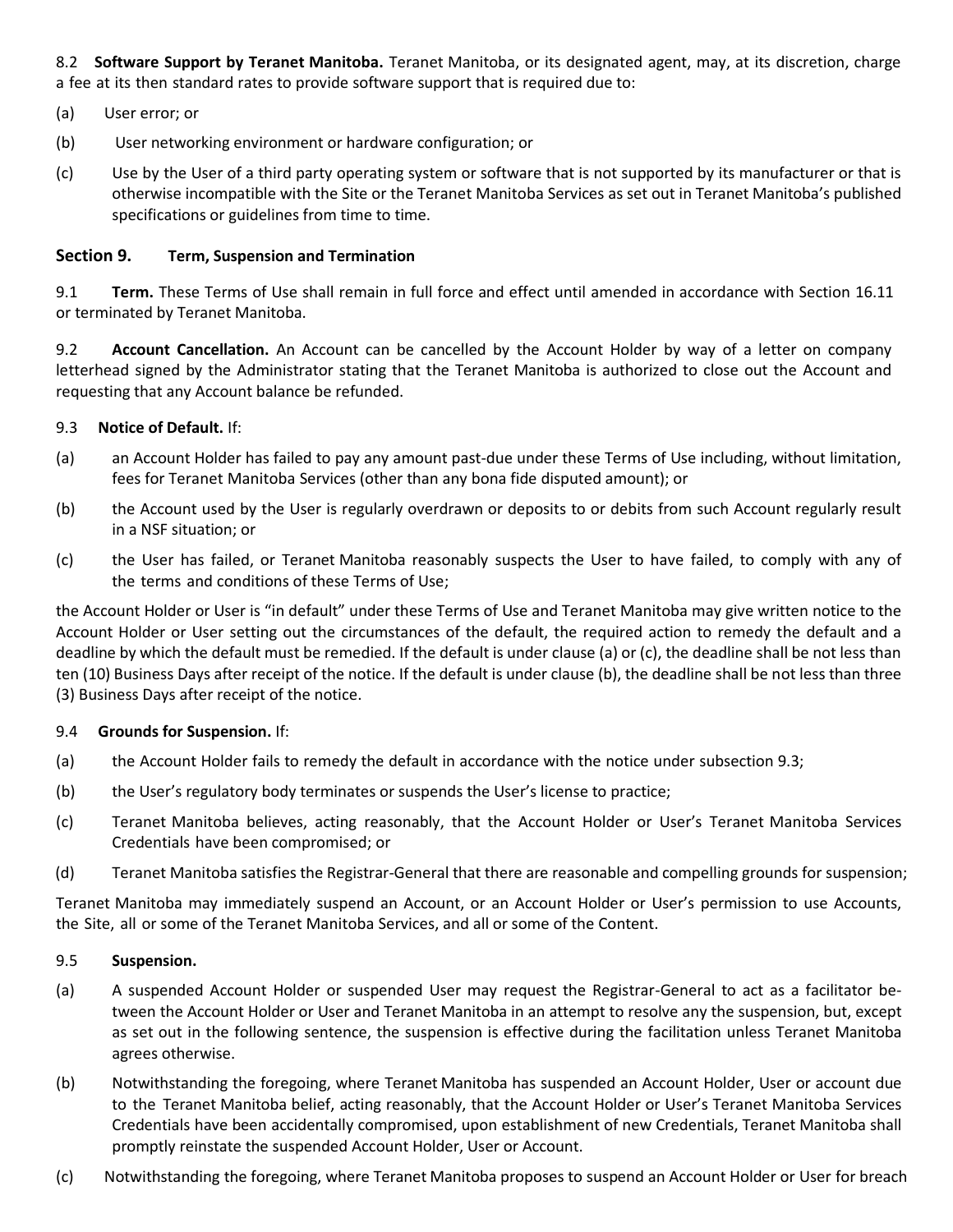of Section 9.3(c), an Account Holder or User shall have the right, exercisable no later than five (5) Business Days prior to the expiry of the ten (10) Business Day notice period in Section 9.3, to notify the Registrar-General of such pending suspension in which event the Registrar-General shall act as a facilitator between the Account Holder or User and Teranet Manitoba in an attempt to resolve any such dispute. If such notice is provided and the dispute is not resolved prior to the expiry of the ten (10) Business Day notice period, then, only at that time, Teranet Manitoba shall have the right to suspend such Account Holder or User's permission to use the Site, an Account, all or some of the Property Reg- istry Services and all or some of the Content.

9.6 **Terms of Use Continue to Apply During Suspension.** A suspension does not constitute termination of these Terms of Use and the suspended Account Holder or User shall continue to be bound by these Terms of Use during the period of such suspension. A suspended Account Holder or User may not access the Teranet Manitoba Services through the use of another Account, Account Holder or User details.

- 9.7 **Termination.** Teranet Manitoba may terminate these Terms of Use and/or any or all of an Account Holder or User's rights of access to Accounts, the Site, the Teranet Manitoba Services and the Content effective immediately on written notice to the User in the event that:
- (a) Teranet Manitoba ceases to have the right to provide the Site, the Teranet Manitoba Services or the Content as a service provider to the Province for any reason;
- (b) the Account Holder or User's permission to use the Site, the Teranet Manitoba Services or the Content has been suspended under section 9.4 and has not been reinstated within one hundred and eighty (180) days following the suspension;
- (c) the User or the Account Holder becomes bankrupt or insolvent, makes an assignment for the benefit of its creditors, or where a receiver is appointed under any instrument or over any assets of, or an order is made or resolution passed for the winding up of, the User or the Account Holder;
- (d) the User or the Account Holder dies or becomes incompetent; or
- (e) the User or the Account Holder ceases to meet any additional requirements set out by the Registrar-General.

9.8 **Post-Termination.** Termination of these Terms of Use or any rights granted hereunder will not affect the Account Holder or User's right to continue to use previously provided Content in accordance with these Terms of Use. Upon termination of these Terms of Use, other than due to issuance of replacement Terms of Use, an Account Holder or User, as applicable, shall immediately cease use of the Teranet Manitoba Services. The Account Holder and User acknowledges that upon termination of these Terms of Use or any rights granted hereunder, Teranet Manitoba may terminate any credentials previously provided to an Account Holder or User.

9.9 **Survival.** Any provision of these Terms of Use intended to survive the termination of these Terms of Use, or any parts thereof, shall survive such termination.

# **Section 10. Warranties**

10.1 **No Warranty.** Except for the express warranties provided in Sections 10.2, 10.3 and 15.1 hereof or in accordance with any applicable property registration statutes or land registrations statutes governing interests in personal property or land (as appropriate) in Manitoba:

- (a) Teranet Manitoba and the Province make no warranties with respect to Accounts, the Site, the Teranet Manitoba Services, the Content or any other products or services, including, but not limited to, password reset, customer support and technical support services, provided by Teranet Manitoba under these Terms of Use; and
- (b) Accounts, the Site, the Teranet Manitoba Services and the Content, and any other products and services, including, but not limited to, password reset, customer support and technical support services, provided by Teranet Manitoba as a service provider to the Province under these Terms of Use are provided on an "as is" basis, without any other warranties, representations or conditions, express or implied, including, without limitation, warranties or conditions of non-infringement of third party rights, accuracy, correctness, completeness, effectiveness, currency, merchantability, fitness for a particular purpose, reliability, security, operation free of interruption, technologically harmful intrusions, Denial of Service attacks, viruses or other errors or events caused by or introduced through the internet, or those arising by usage of trade or course of dealing.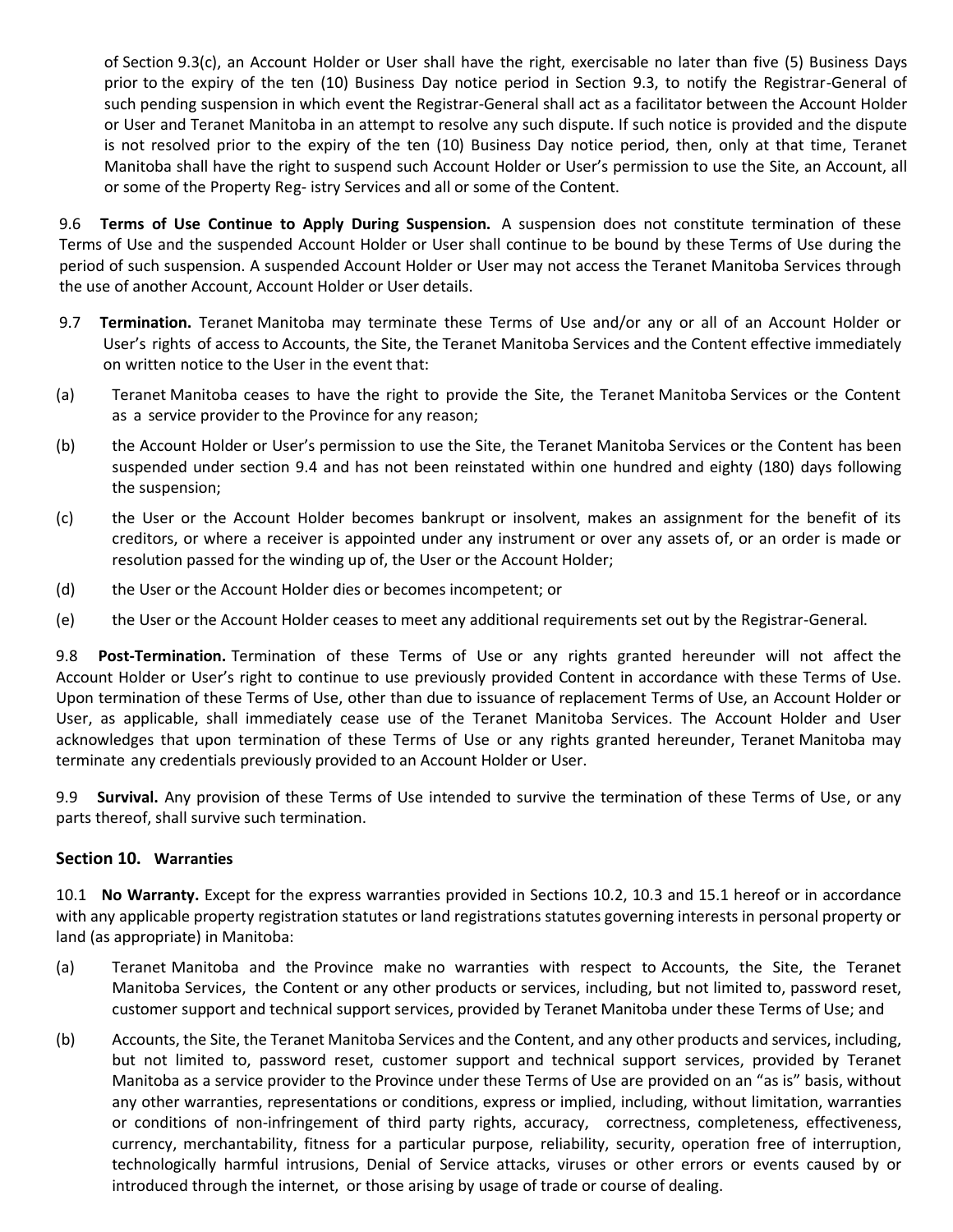10.2 **Real Property Search Warranty.** Notwithstanding anything contained in these Terms of Use to the contrary, Teranet Manitoba hereby warrants and represents that the Teranet Manitoba Services, when used for real property title or instrument searches:

- (a) shall be fit for the purposes specifically described in the applicable Teranet Manitoba Services Documentation, published from time to time by Teranet Manitoba and made available to Users, provided however that Teranet Manitoba shall have no liability hereunder if access to the Manitoba Land Titles Registry database is interrupted or discontinued; and
- (b) shall accurately reproduce the information contained in the Manitoba Land Titles Registry database, and the parties agree that Teranet Manitoba's liability for the breach of this express warranty shall be limited to the compensation that the User or other third parties would otherwise be entitled to receive from The Government of Manitoba from the Assurance Fund under Sections 181 to 191 of *The Real Property Act* C.C.S.M. c. R30, , had the information so received and relied upon by the User or such other third parties been received directly from the Manitoba Land Titles Registry database, rather than through or from the Teranet Manitoba Services.

10.3 **Personal Property Search Warranty.** Notwithstanding anything contained in these Terms of Use to the contrary, Teranet Manitoba hereby warrants and represents that the Teranet Manitoba Services, when used for personal property registry searches:

- (a) shall be fit for the purposes specifically described in the applicable Teranet Manitoba Services Documentation, published from time to time by Teranet Manitoba and made available to Users, provided however that Teranet Manitoba shall have no liability hereunder if access to the Manitoba Personal Property Registry database is interrupted or discontinued; and
- (b) shall accurately reproduce the information contained in the Manitoba Personal Property Registry database, and the parties agree that Teranet Manitoba's liability for the breach of this express warranty shall be limited to the compensation that the User or other third parties would otherwise be entitled to receive from The Government of Manitoba under Sections 52 or 53 of *The Personal Property Security Act* C.C.S.M. c. P35.

10.4 **No Liability of the Province.** Except as may be provided in these Terms of Use or any applicable laws or regulations, and subject specifically to Section 10.5, the User acknowledges that the Province shall not have any liability to the User or any other person or entity for any direct, indirect or incidental, special or consequential damages whatsoever, including but not limited to loss of revenue or profit or savings, lost or damaged data, or other commercial or economic loss, even if the Province has been advised of the possibility of such damages; or for claims by a third party. This section shall apply whether or not the liability results from a breach of a fundamental term or condition or a fundamental breach. The Users acknowledge that this clause is included for the benefit of and can be relied on by the Province.

10.5 **Claims Against the Province Under Statute.** Nothing in these Terms of Use is intended to negate any right or remedy that a User may have to make a claim against the Province for compensation from the Assurance Fund described in subsection 10.2(b) or against the Province under *The Personal Property Security Act* as described in subsection 10.3(b).

# **Section 11. Indemnification by User and Account Holder.**

11.1 **Scope of the Indemnification**. The Account Holder and the User (as appropriate) shall indemnify and hold the Province, Teranet Manitoba, and their respective affiliates, suppliers, agents, employees and representatives (the "**Indemnified Parties**") harmless from any costs, damages, losses or expenses that the Indemnified Parties, or any of them, may incur, suffer or become liable for:

- (a) as a result of, or in connection with, any claim asserted by a third party against the Indemnified Parties, or any of them, in connection with any unauthorized, improper or illegal use of Accounts, the Site, the Teranet Manitoba Services, the Content or data by the Account Holder or the User or committed under their Account, or
- (b) due to any breach of these Terms of Use by the Account Holder or User.

### **Section 12. Limitation of Liability**

12.1 **Limited Liability of Teranet Manitoba and the Province.** Except as set out in Sections 10.2, 10.3 and 10.5, in no event shall the Province, Teranet Manitoba or their respective affiliates, suppliers, agents, employees or representatives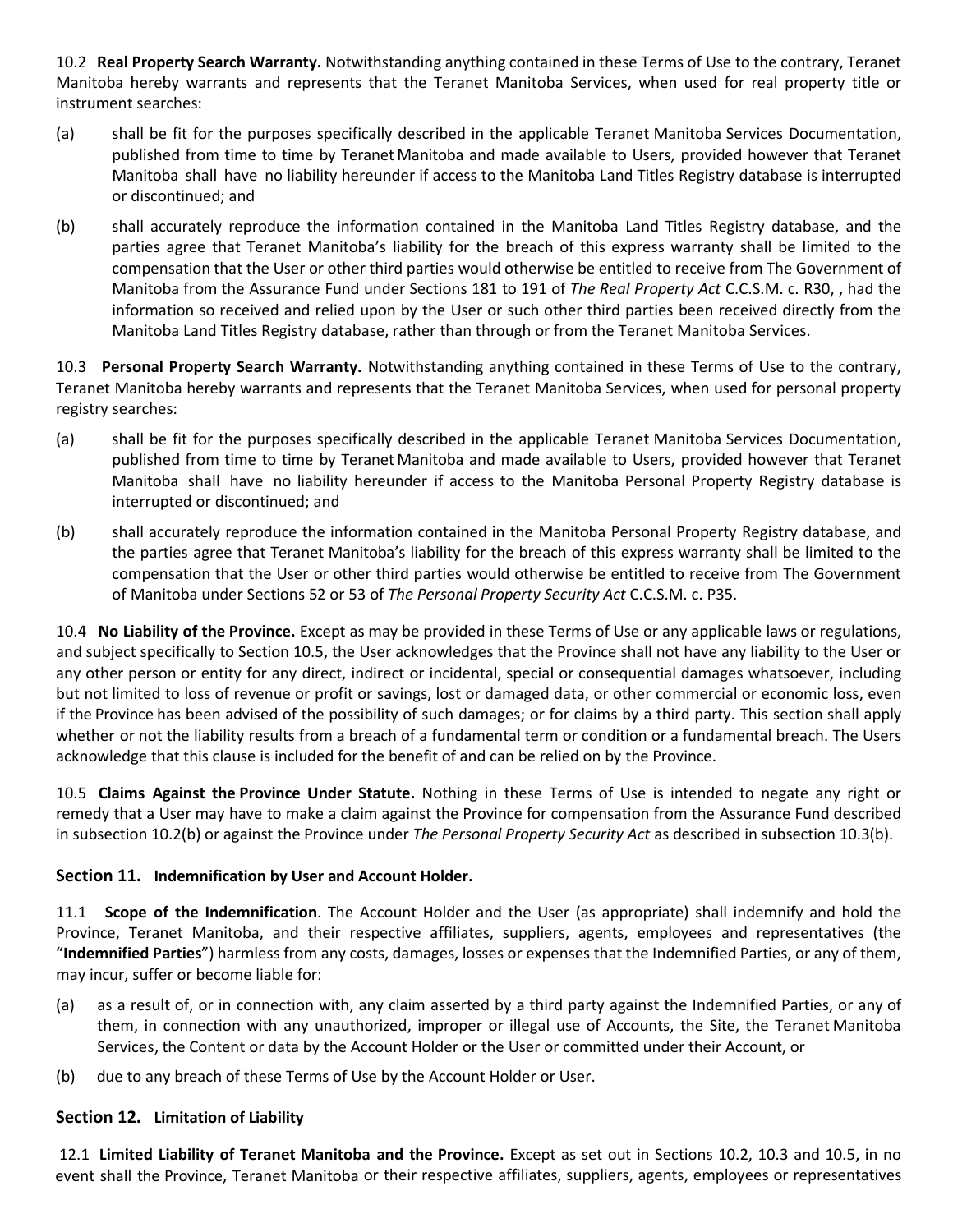be liable to any User or any third party:

- (a) as a result of any product or service provided, or the adequacy, performance or non-performance of an Account, the Site, the Teranet Manitoba Services, the Content or any product or service provided;
- (b) for any claims, actions, loss or damage including, without limitation, loss of revenue, profit or savings, lost or damaged data or other commercial or economic loss or any direct, indirect, incidental, special, exemplary, punitive or consequential damages whatsoever, even if it has been advised of the possibility of such damages;
- (c) for claims by a third party; or
- (d) for products or services provided, or for any other products and services provided through a third party, including but not limited to courier services, password reset, customer and technical support services; or in connection with the failure or non-performance of any third party product or services forming part of the Teranet Manitoba Services.

12.2 **Maximum Aggregate Liability of Teranet Manitoba.** Except as may be set out in these Terms of Use, the maximum aggregate liability of Teranet Manitoba, its affiliates, suppliers, agents, employees or representatives to the User for any claim whatsoever relating to an Account, the Site, the Property Registry Services or the Content or any other products or services (including, but not limited to, password reset, customer support and technical support services) provided under these Terms of Use shall not exceed the lesser of: (a) the charges (excluding the Province or Municipality land transfer taxes or other equivalent taxes payable under real property or personal property registration statutes) paid by the User to Teranet Manitoba under these Terms of Use in relation to the claim matter in the 12 months preceding the claim date; and (b) ten thousand dollars (\$10,000).

12.3 **Maximum Aggregate Liability of the Province.** Except as may be set out in these Terms of Use, including but not limited to as set out in Sections 10.2, 10.3 and 10.5, the maximum liability of the Province to the User or any third party for any claim whatsoever relating to an Account, the Site, the Teranet Manitoba Services or the Content or any other products or services (including, but not limited to, password reset, customer support and technical support services) provided under these Terms of Use shall not exceed one dollar (\$1.00).

12.4 **Limitation of Liability of Teranet Manitoba in respect of the Province Users.** These Terms of Use and the limitations contained herein shall also apply to the Province and any the Province Users. Notwithstanding the foregoing, nothing contained in these Terms of Use prejudice any other remedies which the Province or Teranet Manitoba, or their respective officers, employees and agents, may have against the other, or limit or modify any other rights, liabilities and obligations imposed under any other agreements between the Province and Teranet Manitoba, or otherwise at law or in equity.

12.5 **Application of These Limitations.** The limitations of liability set forth in this Section 12 shall apply irrespective of the nature of the cause of action, demand or claim including breach of contract (including fundamental breach), negligence, tort or any other legal theory, and will survive or a fundamental breach or breaches of these Terms of Use.

12.6 **Limitation of Liability for Failed Searches.** Notwithstanding Sections 12.1, 12.2 and 12.5, if a search request fails through a fault of the Teranet Manitoba Services or other Teranet Manitoba facilities, Teranet Manitoba and the Province's sole liability, at the written request of the User, shall be to rebate to the User the charges imposed by Teranet Manitoba for the failed search. Where the search is conducted under an Account, the Administrator must request the rebate and any rebates will be returned to the applicable Account.

12.7 **Remedies.** Subject to Section 12.4 above, the remedies provided for in these Terms of Use are exclusive and prohibit all other rights of action.

**Section 13. Links.** There may be links on the Site which will enable the User to leave the Site and connect directly to linked sites. Teranet Manitoba is providing these links only as a convenience. Such linked sites are entirely independent of the Site, and shall not be construed as any reflection on, any affiliation with, approval of, or endorsement by Teranet Manitoba of any such site or entity, or its respective information, publications, products or services. Teranet Manitoba shall not be responsible for the contents of any site linked to the Site or for any link contained in a linked site. When linking to a third party site, the User is leaving the privacy coverage of this Site and is subject to the privacy coverage of the third party site. Teranet Manitoba cannot and does not guarantee that the third party web site privacy statement is the same or contains the same privacy statement of Teranet Manitoba.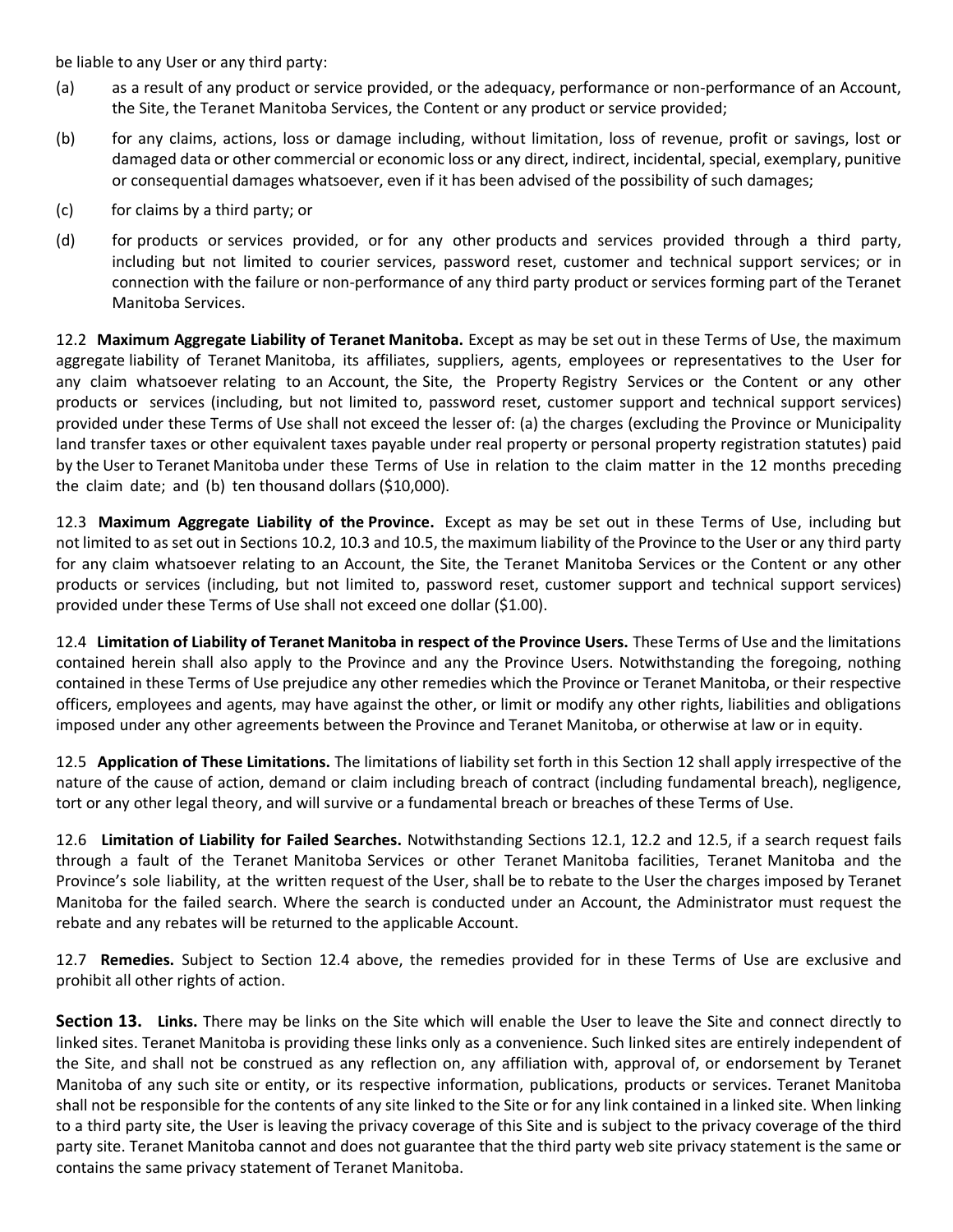# **Section 14. Privacy Policy and Disclosure of Personal Information.**

14.1 **Privacy Policy.** Information collected from the Client Application Form, use of an Account, use of the Site and the Teranet Manitoba Services is subject to Teranet Manitoba's Privacy Policy, accessible at [www.teranetmanitoba.ca/privacy,](http://www.teranetmanitoba.ca/privacy) as amended from time to time without notice, which is incorporated herein by reference (the "**Privacy Policy**").

14.2 **Disclosure of Personal Information.** Without limiting the generality of the Privacy Policy, by using the Site and the Teranet Manitoba Services, the User expressly consents to the disclosure by Teranet Manitoba of any of its personal or other information (including, but not limited, NSF-related information) that may be included within or with respect to its access to or use of the Site or Teranet Manitoba Services to:

- (a) the Province, its departments or agencies, for the purposes of departmental or agency use; and
- (b) any law enforcement authority or regulator having jurisdiction (including without limitation and where applicable, the Law Society of Manitoba), in connection with any investigation by any of them relating to the User's use of the Teranet Manitoba Services or the Content.

# **Section 15. Security Matters.**

15.1 **Security Measures.** Teranet Manitoba has implemented and will maintain an industry-standard security program that is designed to ensure the security, confidentiality and integrity of the Teranet Manitoba Services and protect against unauthorized or unlawful access to the Teranet Manitoba Services. This security program includes administrative, technical and organizational protection measures including operational and network security, data transfer encryption, access control, identity management, threat management, monitoring, logging and auditing. The Teranet Manitoba Services will be hosted out of and backed-up at data centres located in Canada only. Any information Teranet Manitoba collects by way of the Teranet Manitoba Services will be done using a valid Secure Socket Layer (SSL) certificate from a reputable source. All payment card information transmitted, processed or stored by way of the Teranet Manitoba Services will be in accordance with the Payment Card Industry Data Security Standard (PCI DSS). Access to the Teranet Manitoba Services will only be made available to those limited people at Teranet Manitoba, its affiliates and contractors that need access in order to provide the Teranet Manitoba Services. While Teranet Manitoba is committed to protecting the security of the Teranet Manitoba Services, Teranet Manitoba cannot guarantee that unauthorized third parties will not be able to defeat Teranet Manitoba's security measures. Account Holders and Users are responsible for implementing adequate firewall, password and other security measures to protect their respective systems, data and applications from unwanted intrusion, whether over the internet or by other means.

15.2 **Security Violations by User.** The User agrees not to attempt to violate the security of the Site or the Teranet Manitoba Services, including without limitation, (i) by attempting to log into an Account which the User is not authorized to access; or (ii) by attempting to interfere with the Site or the Teranet Manitoba Services through means of a virus, by overloading a server or by any other means.

### **Section 16. General**

16.1 **Jurisdiction.** The User acknowledges and agrees that certain Account related services, Teranet Manitoba Services and Content may be supplied by third parties resident and operating outside the Province of Manitoba or may be hosted on computers located outside of the Province of Manitoba. Notwithstanding the foregoing, the User agrees and acknowledges that its use of Accounts and the Teranet Manitoba Services shall be deemed to have occurred and taken place solely in the Province of Manitoba, Canada, and that these Terms of Use, and any disputes related thereto, shall be interpreted in accordance with the laws in force in the Province of Manitoba, Canada. Teranet Manitoba and the User irrevocably attorn to the jurisdiction of and agree to bring any actions exclusively in the courts of Manitoba. Notwithstanding the foregoing, Teranet Manitoba may seek injunctive relief in any jurisdiction it deems appropriate.

16.2 **Force Majeure.** Neither Teranet Manitoba nor a User shall be liable in damages for any delay or default in performing hereunder if such delay or default is caused by conditions beyond its control including, but not limited to acts of God, government restrictions (including the denial or cancellation of related services or other necessary licenses), wars, terrorist actions, natural disaster, labour disruptions, insurrections or any other cause beyond the reasonable control of the party whose performance is affected.